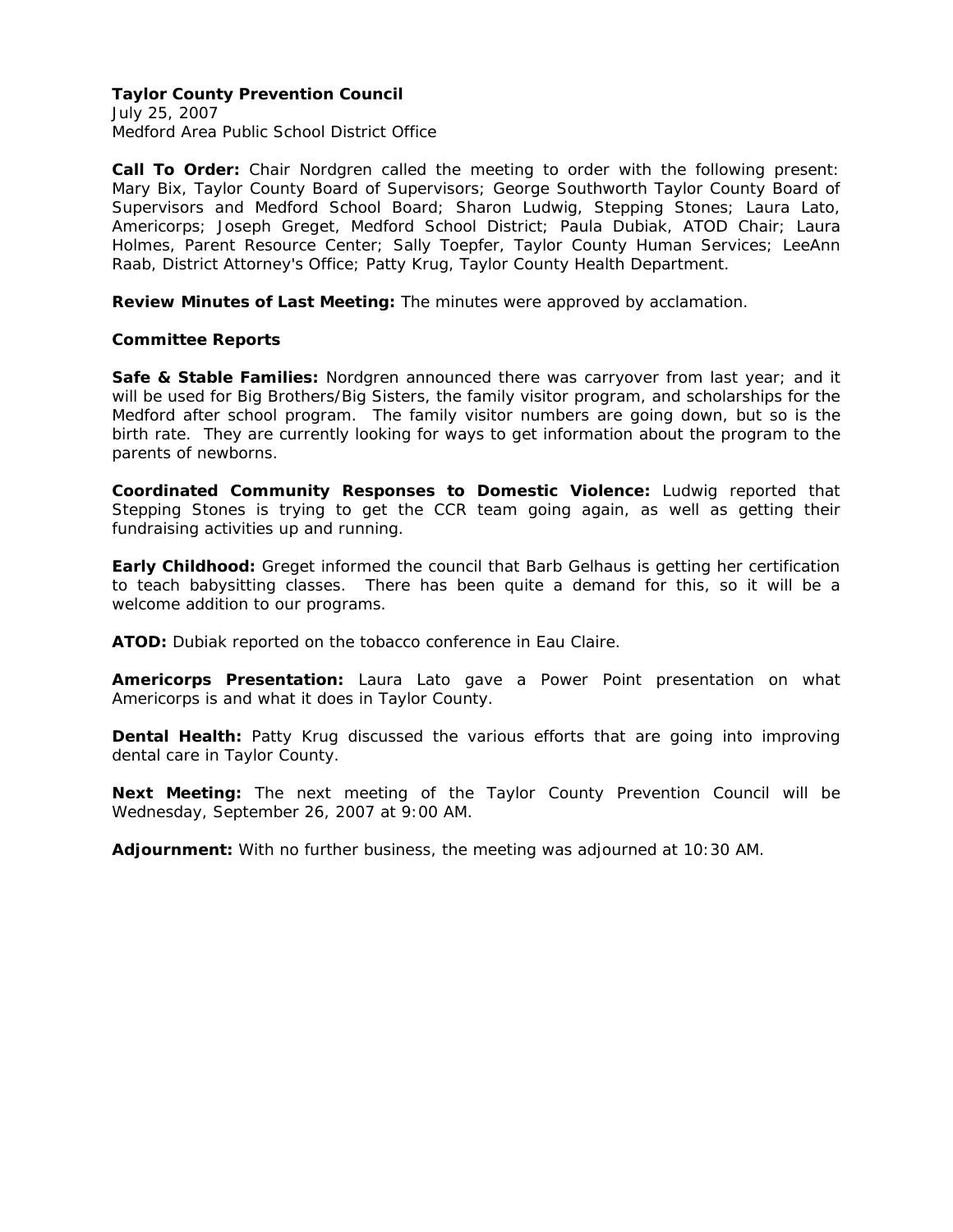### **TAYLOR COUNTY PREVENTION COUNCIL May 23, 2007 Medford Area Public School District Office**

**Call To Order:** Chair Nordgren called the meeting to order with the following members present: Steve Bitzer, Northcentral Technical College; Joseph Greget, Medford School District; Karen Jacobson, TCHS – AODA; Theresa J. Valenti & Sharon Ludwig, Stepping Stones, Inc.; LuAnn Raab, Victim/Witness; Patty Krug, Taylor County Health Department; Laura Holmes, Parent Resource Center; Jean Nuernberger, Taylor County Circuit Court; Dianne Niggemann, Taylor County Commission on Aging; Paula Dubiak, Community Coordinator; George Southworth & Mary K. Bix, Taylor County Board; Jennifer Steuck, Marshfield Clinic Center for Community Outreach; Peggy Nordgren, UWEX.

**Introductions & Announcements:** A new "**Powerful Tools for Caregivers**" class is now scheduled for August. Patty Krug reported that the **fluoride varnish program** is now set up for children up to age five. This program can be covered under Medical Assistance.

**Presentation - Northwoods Coalition Basics:** Jennifer Steuck of the Marshfield Clinic discussed the Northwoods Coalition. This is a group of 22 community partnerships dedicated to addressing community health issues related to youth and families, particularly in the areas of alcohol, tobacco, and other drugs. It is based on the Healthiest Wisconsin 2010 Plan.

**Plan to disseminate Information about 211 System:** The Taylor County Board of Health will discuss and probably sponsor a resolution to the Taylor County Board of Supervisors supporting a \$10,000 donation to the United Way 211 program.

**Review Minutes of Last Meeting:** The minutes were approved by acclamation.

# **Committee Reports**

**Safe & Stable Families:** Nordgren reported that the Committee met on April 3 and discussed carry-over funds from last year. They are currently redoing their budget and putting \$5,000 into the after-school programs at Medford Schools, as well as \$500 for advertising, and money for the Parenting and Family Visitor programs. A total of \$5,000 is also being set aside for Big Brothers/Big Sisters. Other funding will remain the same.

**Early Childhood:** The Committee met on April 4. They had a successful Child Development Day, and more efforts are going into serving 3-5 year olds with disabilities.

**ATOD:** Dubiak reported that pamphlets on the liability involved in having parties with minors and alcohol are being distributed. SADD worked on posters for the Kick Butts program with gift certificates given out for Subway. A four-day leadership camp, Venture Forward, is being offered starting July 31 to Middle School and High School students. A discussion is ongoing in Gilman regarding what to do with alcohol offenders and reoffenders.

**Coordinated Community Responses to Domestic Violence:** Valenti reported an increased in the number of sexual abuse and assault cases. She is now trying to resurrect the CCR team. They recently had a good response from the Sheriff's Department regarding one of their interventions. This week Stepping Stones is giving 22 presentations in Rib Lake and Medford schools and are trying to deal with bullying in K-5. They continue to renovate their building.

**Confirm Next Meeting:** The next meeting of the Taylor County Prevention Council is scheduled for Wednesday, July 25, 2007.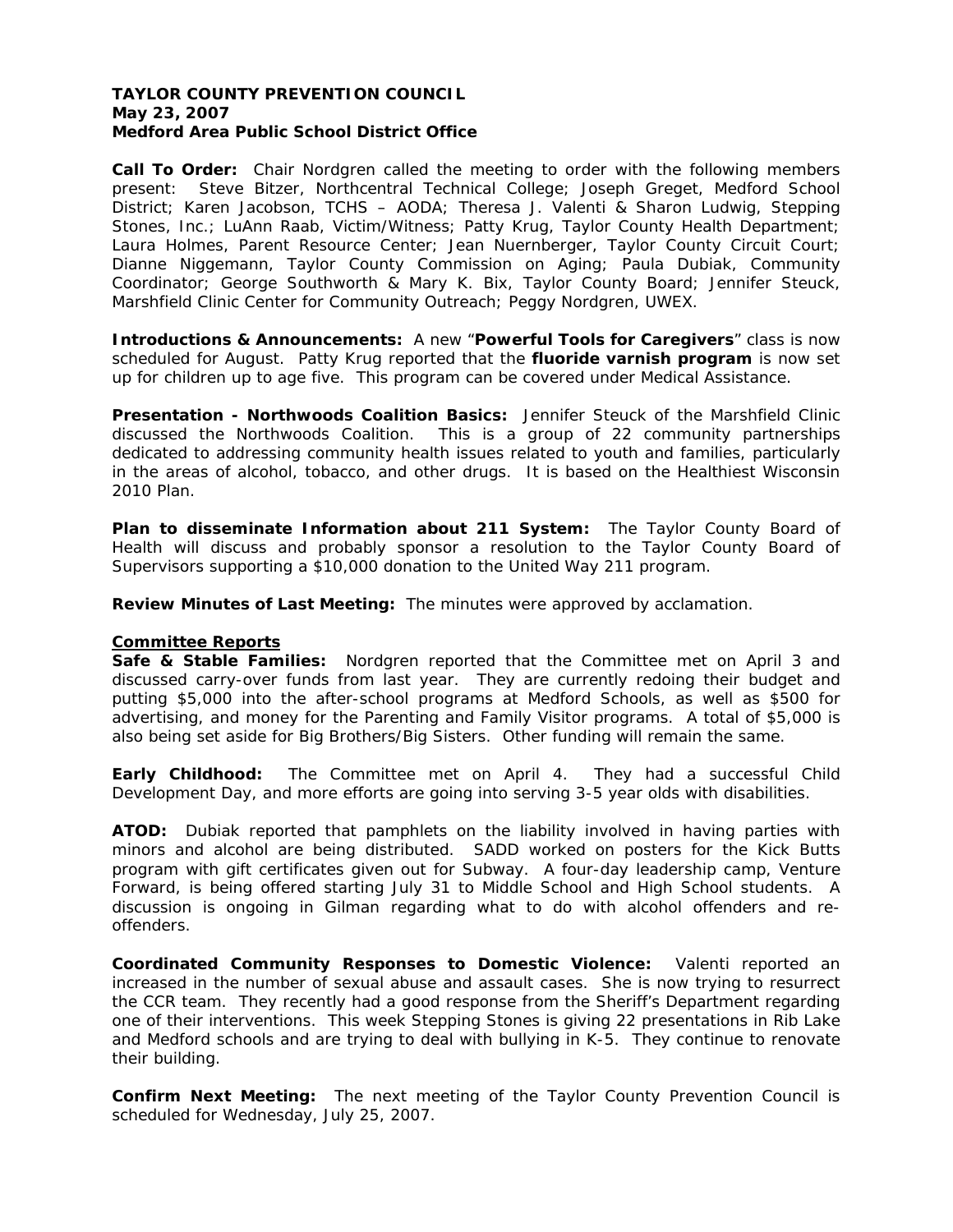**Adjournment:** With no further business, the meeting was adjourned at 10:43.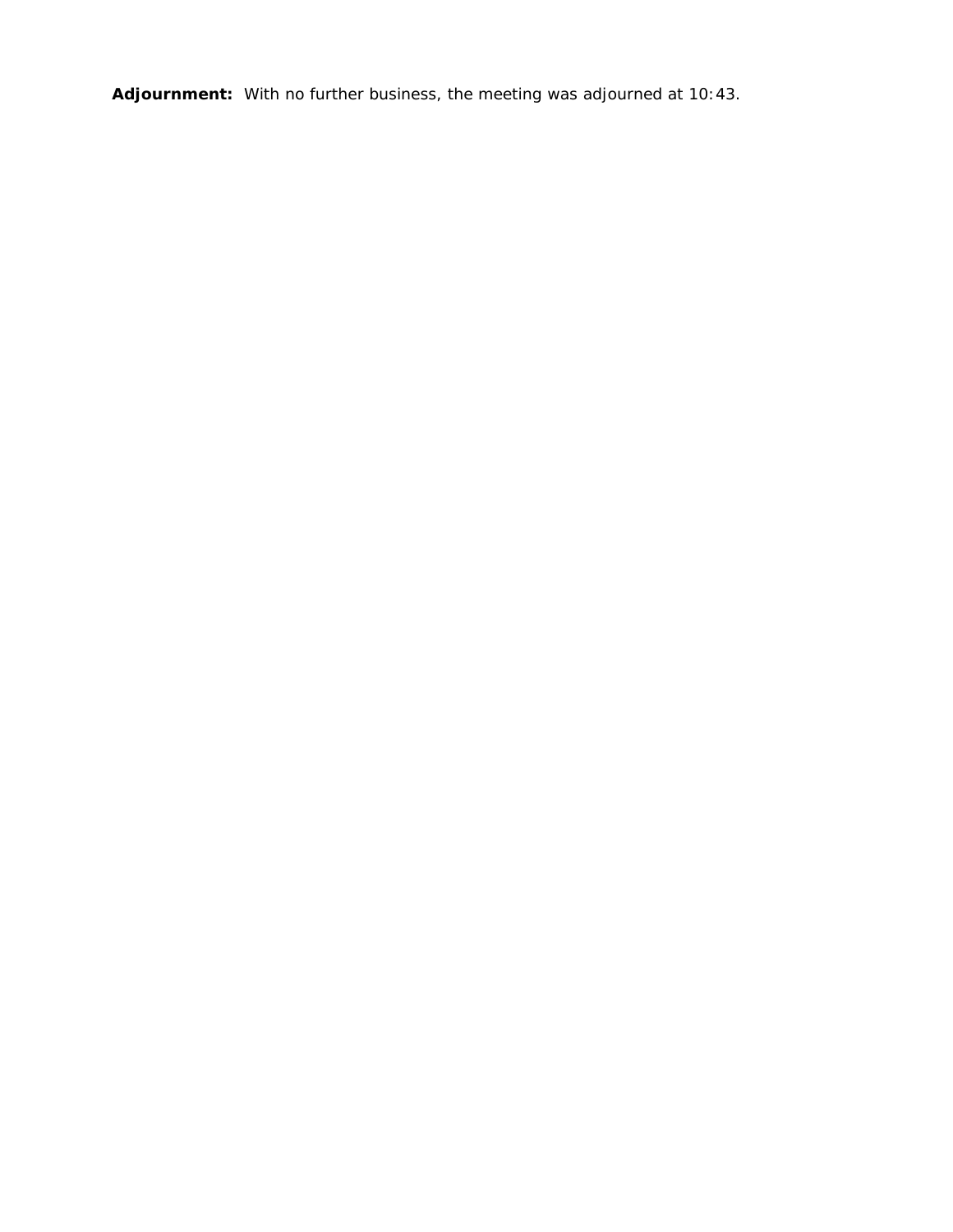### **TAYLOR COUNTY PREVENTION COUNCIL March 28, 2007 Medford Area Public School District Office**

**Call To Order:** Chair Nordgren called the meeting to order with the following members present: Mary K. Bix, Taylor County Board, George Southworth, Taylor County Board and Medford Area School Board; Theresa J. Valenti, Stepping Stones, Inc.; LeeAnn Raab, Victim-Witness Coordinator for Taylor County; Laura Holmes, Parent Resource Center; Diane Niggemann, Commission on Aging; Joseph Greget, Medford School District; Paula Dubiak, Community Coordinator; Monelle Johnson, Restorative Justice; Tammy Dahl, ICAA Taylor County Head Start; Jean Nuernberger, Taylor County Circuit Court; Kelly Jensen, Sand Box, Inc.; Jennifer Steuck, Marshfield Clinic CCO; Peggy Nordgren, UW-Extension; Michelle Hartness, First Call 211.

**Introductions & Announcements:** Greget announced that the Child Development Day for the Medford School District would be April 19 this year. Niggemann and Nordgren will be presenting Powerful Tools for Caregivers starting April 16. This is a six-part course designed to help caregivers cope with the stress in their lives. Johnson reported that Restorative Justice has received a car wrecked in a drunken driving accident that they will use for demonstrations on the perils of drinking while under the influence. The Parent Resource Center has a teen parent support group starting. A shaken baby training session will be offered April 11. LeeAnn Raab has moved from Stepping Stones, Inc. to the Taylor County Victim-Witness Program; Sharon Ludwig will be taking her place, and Paul Sabatke will become their childcare advocate.

**Presentation: 211 -** Michelle Hartness of United Way of Wood County spoke on the implementation of 211 in Taylor County. This is a national program and is just now getting implemented in the State of Wisconsin. The idea is to allow people to use just three numbers to connect with important community information and referrals. Our district started with Adams, Clark, and Wood Counties; and 16 more counties will be added to that list, including Taylor County. Taylor County should be up and running by the end of the second quarter, 2007.

211 will be information and referral only; not EAP, although small businesses may use it for referral for services. By next meeting, everyone should come with a plan on how they can disseminate information about 211 around the county. This fits in very well with our mission and goals to facilitate and promote cooperation of agencies through knowledge of services and programs and to keep the public informed of issues and prevention programs available.

**Review Minutes:** No changes.

### **Committee Reports**:

**Safe and Stable Families Steering Committee** (Nordgren) – At the January meeting, the committee discussed the 2007 contract for Big Brothers/Big Sisters. Some of the carryover funds from 2006 will be distributed to the Medford CLC after school program for scholarships for students to attend who may not be able to otherwise. Committee has begun discussing how to handle budget cuts in 2008.

**Early Childhood Committee** (Greget) – will meet on April 4 to discuss Child Development Days in Medford and Week of the Young Child activities including a child resource roadmap being prepared by Krug. The Medford Child Development Day on April 19 will include pre-kindergarten sign up.

**ATOD Committee** (Dubiak) – Dubiak will be taking kids to Leadership Council soon. The focus in the after school programs in Rib Lake and Gilman has been foods and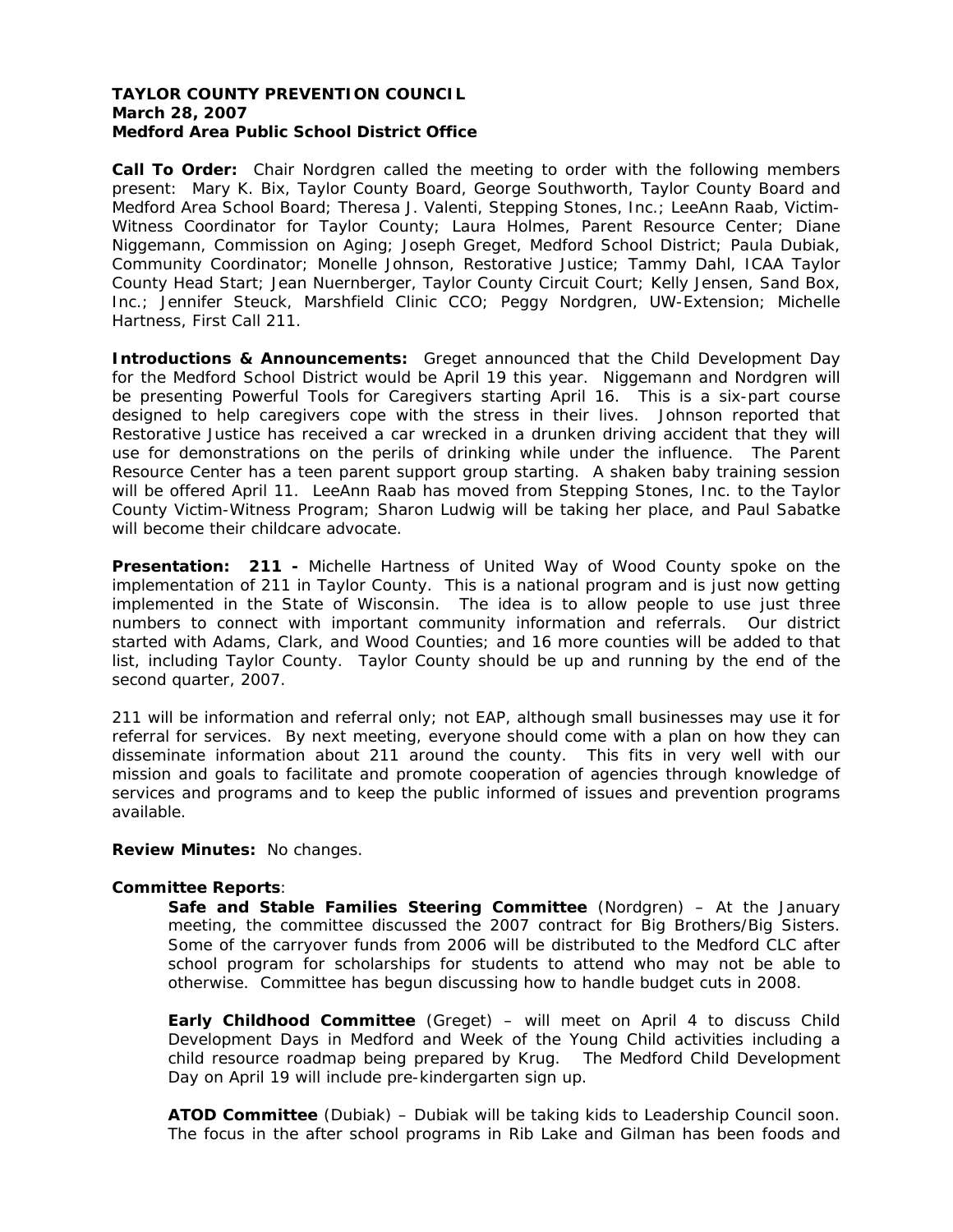nutrition. The kids in the Gilman SADD group worked to get a post-prom party at the school this year. They also sponsored an anti-tobacco poster contest. The Tobacco Coalition sponsored the prizes.

**Asset Team** (Greget) - The Asset Team decided to no longer be a county-wide committee since all the programs were centered in the Medford schools. School personnel will continue the group within Medford Area Schools.

**Any other business:** At the end of the meeting, discussion centered on various issues affecting families including teen pregnancy and teen parents, adolescents, aids.

**Next meeting** will be May 23. Jennifer Steuck, Prevention Specialist with Northwoods Coalition will give a presentation about prevention and the programs of Northwoods Coalition.

Respectively submitted by Mary Bix, Secretary and Peggy Nordgren, Chair